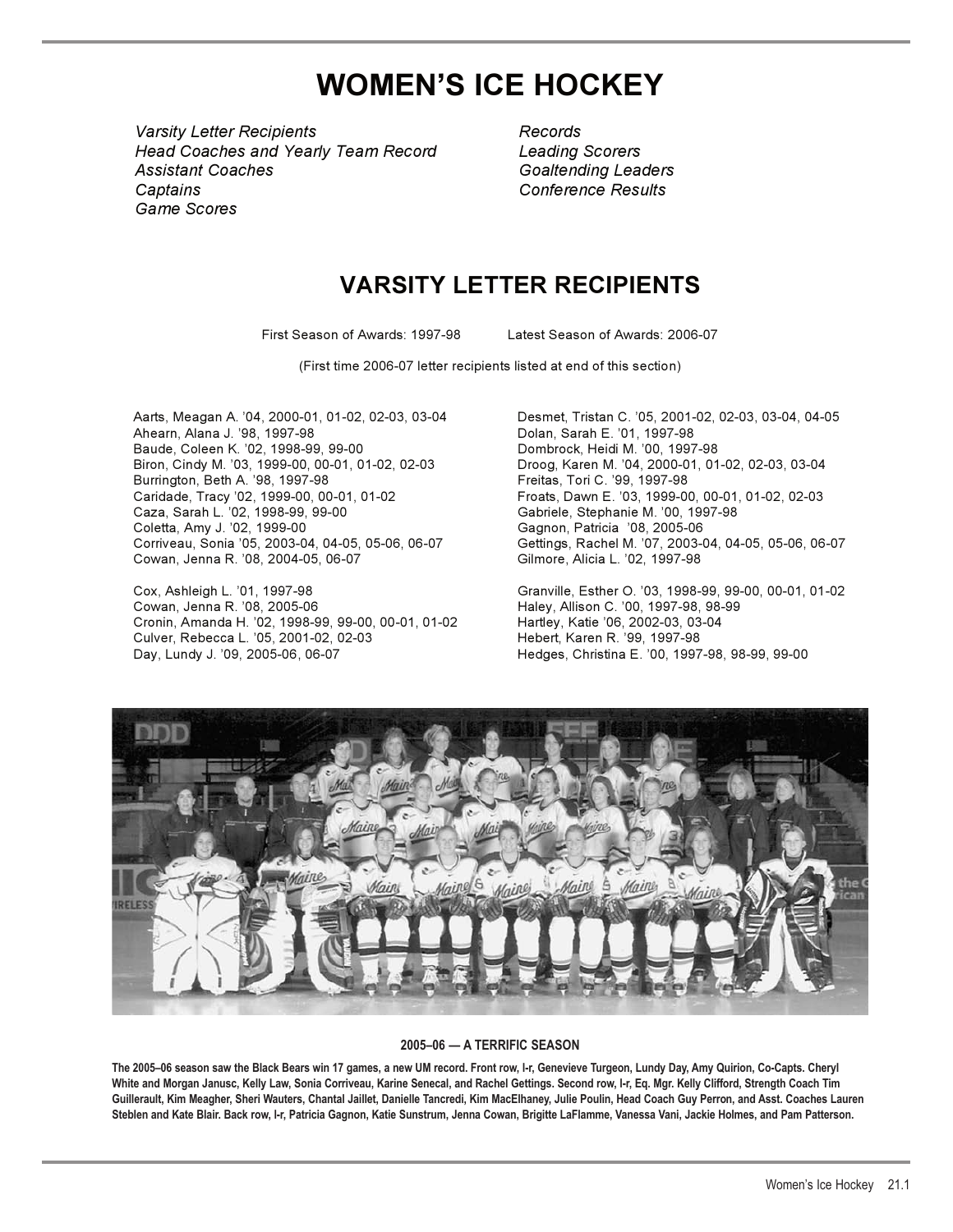Heggestad, Cailee M. '03, 2000-01, 01-02, 02-03 Patterson, Pamela S. '08, 2005-06, 06-07 Hill, Angela M. '02, 1998-99, 99-00 Pfeiffer, Alanna M. '05, 2002-03, 03-04 Hinton, Kim A. '02, 1998-99 Quirion, Amy L. '07, 2004-05, 05-06 Holmes, Jacqueline M. '09, 2005-06 Robson, Katherine A. '04, 2000-01 Howell, Abbie L. '02, 1998-99, 99-00 Howell, Jennifer L. '02, 1998-99, 99-00 Schofield, Jamie E. '01, 1997-98 Irwin, Leeanne E. '02, 1998-99, 99-00, 00-01, 01-02 Sellars, Crystal B. '00, 1997-98 Jaillet, Chantal '09, 2005-06, 06-07 Senecal, Karine '07, 2003-04, 04-05, 05-06, 06-07 Janusc, Morgan '05, 2002-03, 03-04, 04-05, 05-06 Sjogren, Jarin A. '03, 2000-01, 01-02, 02-03

Johnstone, Vicky M. '05, 2002-03, 03-04 Smart, Lara M. '04, 2001-02, 02-03, 03-04 Krause, Abby M. '08, 2004-05 Stachiw, Jessica A. '02, 1998-99 Laflamme, Brigitte '06, 2003-04, 04-05, 05-06, 06-07 Steblen, Lauren K. '02, 1999-00, 00-01 Law, Kelly E. '07, 2003-04, 04-05, 05-06, 06-07 Stevens, Emily D. '04, 2000-01, 01-02, 03-04, 04-05 Lizotte, Julie A. '08, 2004-05 Tangredi, Danielle P. '08, 2004-05, 05-06 Lorenz, Allison '00, 1997-98, 98-99, 99-00 Tatomir, Ksena '07, 2003-04 MacElhaney, Kimberly M. '07, 2003-04, 05-06 Turgeon-LaFrance, Genevieve '08, 2005-06, 06-07

Maddin, Laura B. '05, 2001-02, 02-03, 03-04, 04-05 Vani, Vanessa A. '09, 2005-06, 06-07<br>Marks, Jill V. '02, 1998-99 Meagher, Amber K. '08, 2005-06, 06-07 Wauters, Sheri K. '08, 2004-05, 05-06 Misikowetz, Kira A. '02, 1998-99, 99-00 Wedberg, Ingrid A. '01, 1997-98 Munro, Nicole J. '03, 1999-00, 00-01, 01-02, 02-03 Wheaton, Michelle L. '00, 1997-98 Oliver, Amy D. '01, 1997-98 Wolf, Raffaela '03, 1998-99, 99-00, 00-01, 02-03 Orzell, Susannah C. '07, 2003-04, 04-05 Young, Michelle L. '00, 1997-98 Ouellet, Rebecca T. '04, 2000-01, 01-02

Poulin, Julie '07, 2004-05, 05-06

Keller, Andrea L. '02, 1998-99, 99-00, 00-01 Smethurst, Naomi H. '04, 2000-01, 01-02, 02-03, 03-04 Lane, Christine K. '02, 1999-00, 00-01, 01-02 Steranko, Andrea D. '05, 2001-02, 02-03, 03-04, 04-05 Sunstrum, Katherine J. '07, 2003-04, 04-05, 05-06, 06-07

> Van Vuren, Amy '01, 1998-99 White, Cheryl L. '06, 2001-02, 03-04, 04-05, 05-06

### **First Time 2006-07 Letter Recipients**

Barton, Abby M. '10 **Peacock, Taryn K. '10**  Law, Robyn '09 Stech, Amelia J. '10 Ouellete, Jenna K. '10



## **2002–03 BLACK BEARS**

**The Black Bears of the winter of 2002–03 finished third in the new Hockey East Association and qualified for the league's first post-season tournament. Front row, l-r, Dawn Froats, Capt. Jarin Sjogren, Asst. Coach Lainie Wintrup, Cailee Heggestad, Lara Smart, Head Coach Rick Filighera, Asst. Coach Marc Halsted, Nicole Munro, and Amy Rodgers. Second row, l-r, Katriana Morrison, Morgan Janusc, Rebecca Culver, Vicky Johnstone, Cindy Biron, Meagan Aarts, Laura Maddin, Anna Gleason, Kate Bristol, and Cheryl White. Back row, l-r, Raffi Wolf, Andrea Steranko, Tristan Desmet, Karen Droog, Naomi Smethurst, Alanna Pfeiffer, and Kate Hartley.**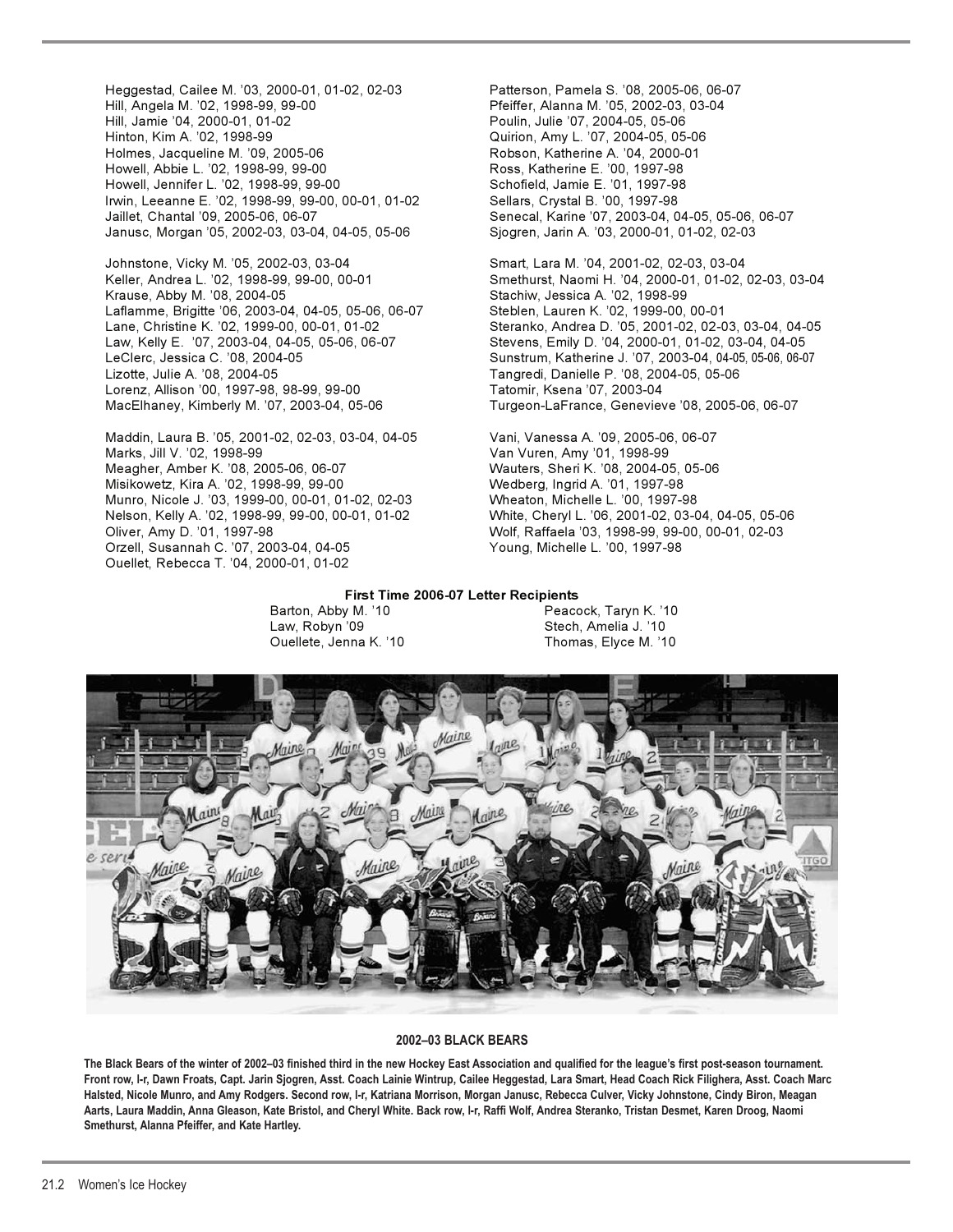# **HEAD COACHES AND YEARLY WIN-LOSS RECORD**

|         | Coach                | w   |     |                | Pct. |
|---------|----------------------|-----|-----|----------------|------|
| 1997-98 | Richard M. Filighera | 12  | 6   | 2              | .625 |
| 1998-99 | Richard M. Filighera | 13  | 18  | 1              | .422 |
| 1999-00 | Richard M. Filighera | 10  | 21  | 2              | .333 |
| 2000-01 | Richard M. Filighera | 15  | 14  |                | .517 |
| 2001-02 | Richard M. Filighera | 16  | 15  | 4              | .514 |
| 2002-03 | Richard M. Filighera | 12  | 15  | 4              | .452 |
| 2003-04 | Richard M. Filighera | 12  | 16  | 4              | .437 |
| 2004-05 | Guy V. Perron        | 14  | 15  | 3              | .484 |
| 2005-06 | Guy V. Perron        | 17  | 9   | 6              | .615 |
| 2006-07 | Lauren K. Steblen    | 10  | 19  | $\overline{2}$ | .355 |
|         |                      | 131 | 148 | 29             | .472 |

# **ASSISTANT COACHES**

Admanda Adams (1998-99) Shantel Gammie (1997-02) Alana Russell (2001-02) Kate Blair (2005-06) Marc Halsted (2001-04) Lauren Steblen (2004-06) Arnie Caplan (2000-01) Meghan Hunter (2006-07) David Stockdale (2003-05) Jim Fetter (1999-00) Maria Lewis (1999-00) Lainie Wintrup (2002-04)

# **CAPTAINS**

Corriveau, Sonia (2006-07) Law, Kelly E. (2006-07) Smart, Lara M. (2003-04) Droog, Karen M. (2003-04) Madden, Laura (2004-05) Stevens, Emily D. (2004-05) Gettings, Rachel M. (2006-07) Hedges, Christiana E. (1997-98) Senecal, Karine (2006-07)

Ahearn, Alana J. (1997-98) Janusc, Morgan (2005-06) Sjogren, Jarin A. (2002-03) Smethurst, Naomi H. (2003-04)



## **2000–01 MAINE TEAM**

**While the Bears missed out on post-season play, they posted a winning record, 15-14-1, and had a number of outstanding wins during the season. Front row, l-r, Dawn Froats, Mgr. Julie Collette, Asst. Coach Shantel Gammie, Lara Smart, Head Coach Rick Filighera, Asst. Coach Arnie Caplan, and Amanda Cronin. Second row, l-r, Tracy Caridade, Nicole Munro, Capt. Kelly Nelson, Kate Robson, Jennie Howell, Jarin Sjogren, Andrea Keller, LeeAnne Irwin, and Jamie Hill. Back row, l-r, Karen Droog, Erin Moran, Esther Granville, Cindy Biron, Cailee Heggestad, Christine Lane, Meagan Aarts, Naomi Smethurst, Raffi Wolf, and Lauren Steblen. Absent: Karyn Magno, Rebecca Ouellet, and Emily Stevens.**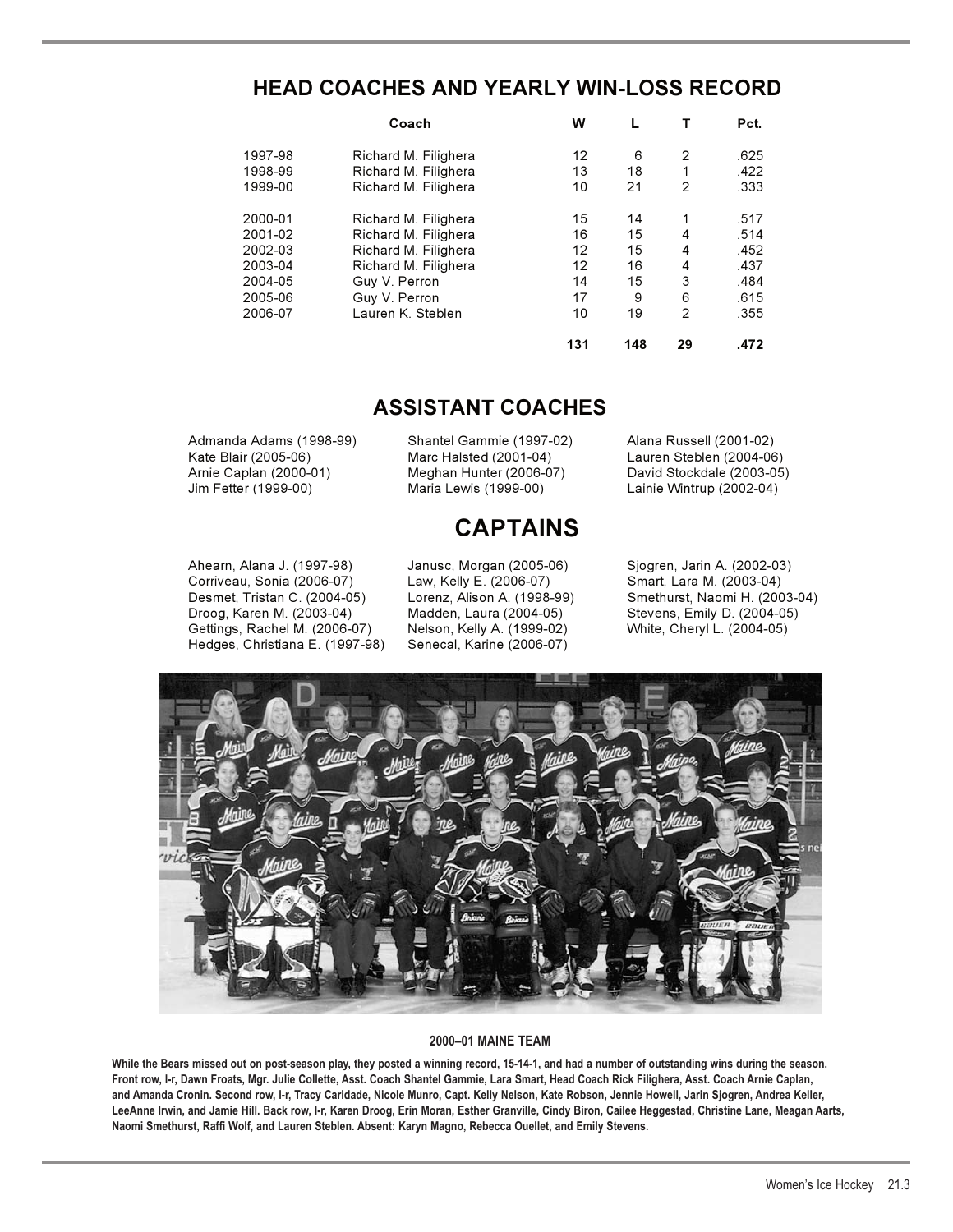# **YEAR-BY-YEAR GAME SCORES**

| 3<br>1<br>3<br>3<br>1<br>4<br>2<br>6<br>8<br>$\overline{2}$<br>5<br>1<br>3<br>6<br>4<br>8<br>3<br>4<br>4<br>5                 | 1997-98 (12-6-2)<br>Sacred Heart<br>Middlebury<br>Vermont<br>Bowdoin<br>Amherst<br>Williams<br>Wesleyan<br>Connecticut College<br>Bates<br>Southern Maine<br>RPI<br><b>RIT</b><br>Wesleyan<br>Connecticut College<br>Bowdoin<br>Amherst<br>Williams<br>Colgate<br>Hamilton<br>Southern Maine |   |
|-------------------------------------------------------------------------------------------------------------------------------|----------------------------------------------------------------------------------------------------------------------------------------------------------------------------------------------------------------------------------------------------------------------------------------------|---|
| 0<br>3<br>1<br>0<br>10<br>10<br>2<br>4<br>0<br>3<br>9<br>$\mathbf{1}$<br>$\overline{c}$<br>1<br>0<br>1<br>$\overline{2}$<br>1 | 1998-99 (13-18-1)<br>Princeton<br>Princeton<br><b>New Hampshire</b><br>New Hampshire<br>New Brunswick<br>New Brunswick<br>Guelph<br><b>Wilfred Laurier</b><br>St. Lawrence<br>St. Lawrence<br>Bowdoin<br>Harvard<br>Harvard<br>Providence<br>Providence<br>Yale<br>Yale<br>Northeastern      | 1 |
| 1<br>5<br>10<br>$\overline{c}$<br>1<br>4<br>6<br>5<br>0<br>0<br>1<br>0<br>$\overline{c}$<br>$\overline{2}$                    | Northeastern<br>Colby<br>Colby<br>Dartmouth<br>Dartmouth<br>Bowdoin<br><b>Boston College</b><br><b>Boston College</b><br>Brown<br><b>Brown</b><br>Cornell<br>Cornell<br>Niagara<br>Niagara                                                                                                   | 1 |
| 7<br>2<br>1<br>4<br>1<br>1<br>4                                                                                               | 1999-00 (10-21-2)<br><b>Trois Riviere</b><br>McGill<br>Concordia<br>Niagara<br>Niagara<br>Princeton<br>Yale                                                                                                                                                                                  |   |

|    | 1997-98 (12-6-2)                     |                |    | 1999-00 (cont.)                 |                                  |    | 2001-02 (16-15-4)                 |
|----|--------------------------------------|----------------|----|---------------------------------|----------------------------------|----|-----------------------------------|
|    | 3 Sacred Heart                       | 2              |    | 0 Brown                         | 4                                |    | 6 Colgate                         |
| 1. | Middlebury                           | 9              |    | 0 Harvard                       | 6                                |    | 5 Colgate                         |
|    | 3 Vermont                            | 3              |    | 1 Northeastern                  | 4                                |    | 1 New Hampshire                   |
|    | 3 Bowdoin                            | 6              |    | 0 Providence                    | 6                                | 1. | New Hampshire                     |
|    | 1 Amherst                            | 5              |    | 8 Bowdoin                       | 1                                |    | 2 Providence                      |
|    | 4 Williams                           | 1              |    | 0 New Hampshire                 | 7                                |    | 2 Providence                      |
|    | 2 Wesleyan                           | 1              |    | 11 Wayne State                  | 0                                |    | 4 Cornell                         |
|    | 6 Connecticut College                | 1              |    | 9 Wayne State                   | 3                                |    | 3 Cornell                         |
|    | 8 Bates                              | 1              |    | 4 Cornell                       | 6                                |    | 4 Niagara                         |
|    | 2  Southern Maine                    | $\overline{2}$ |    | 2 St. Lawrence                  | 3                                |    | 1 Niagara                         |
|    | 5 RPI                                | 8              |    | 3 McGill                        | 5                                |    | 8 Quinnipiac                      |
|    | 1 RIT                                | 3              |    | 2 Providence                    | 8                                |    | 0 Dartmouth                       |
|    | 3 Wesleyan                           | 4              |    | 0 Northeastern                  | $\overline{c}$<br>$\overline{c}$ |    | 2 Dartmouth                       |
|    | 6 Connecticut College                | 1<br>0         |    | 1 Boston College<br>1 Dartmouth | 4                                |    | 6 Wayne State                     |
|    | 4 Bowdoin<br>8 Amherst               | 5              |    | 4 St. Francis Xavier            | 1                                |    | 4 Wayne State<br>2 Harvard        |
|    | 3 Williams                           | 1              |    |                                 | 3                                |    | 3 Providence                      |
|    | 4 Colgate                            | 0              |    | 7 St. Mary's<br>2 Yale          | 2                                |    | 4 Connecticut                     |
|    | 4 Hamilton                           | $\overline{2}$ |    | 2 Princeton                     | 4                                |    | 3 Boston College                  |
|    | 5 Southern Maine                     | $\overline{2}$ |    | 1 New Hampshire                 | 6                                |    | 0 Northeastern                    |
|    |                                      |                |    | 0 Dartmouth                     | 4                                |    | 3 Northeastern                    |
|    | 1998-99 (13-18-1)                    |                |    | 2 Boston College                | 2                                |    | 3 Niagara                         |
|    | 0 Princeton                          | 6              |    | 2 Harvard                       | 10                               |    | 2 New Hampshire                   |
|    | 3 Princeton                          | 4              |    | 1 Brown                         | 2                                |    | 7 Quinnipiac                      |
|    | 1 New Hampshire                      | 6              |    | 3 St. Lawrence                  | 0                                |    | 8 Quinnipiac                      |
|    | 0 New Hampshire                      | 13             |    | 2 Cornell                       | 1                                |    | 6 Vermont                         |
|    | 10 New Brunswick                     | 1              |    |                                 |                                  |    | 2 Vermont                         |
|    | 10 New Brunswick                     | 0              |    | 2000-01 (15-14-1)               |                                  |    | 4 Northeastern                    |
|    | 2 Guelph                             | 1              |    | 4 Bemidji State                 | 1                                |    | 4 Princeton                       |
|    | 4 Wilfred Laurier                    | 2              |    | 5 Bemidji State                 | 2                                |    | 1 Princeton                       |
|    | 0 St. Lawrence                       | 3              |    | 6 Boston College                | 0                                |    | 2 Boston College                  |
|    | 3 St. Lawrence                       | 2              |    | 2 Dartmouth                     | 3                                |    | 5 Boston College                  |
|    | 9 Bowdoin                            | 1              |    | 0 New Hampshire                 | $\overline{c}$                   |    | 3 Connecticut                     |
|    | 1 Harvard                            | 6              |    | 2 New Hampshire                 | 5                                |    | 3 Connecticut                     |
|    | 2 Harvard                            | 6              |    | 3 Cornell                       | 1                                |    | 3 Providence                      |
|    | 1 Providence                         | 3              |    | 1 St. Lawrence                  | 6                                |    |                                   |
|    | 0 Providence                         | 2              |    | 0 Mercyhurst                    | 3                                |    | 2002-03 (12-15-4)                 |
|    | 1 Yale                               | 0              |    | 4 Mercyhurst                    | 1                                |    | 4 Vermont                         |
|    | 2 Yale                               | 2              |    | 0 Providence                    | 1                                |    | 4 Vermont                         |
|    | 1 Northeastern                       | 6              |    | 3 Northeastern                  | 5                                |    | 1 New Hampshire                   |
|    | 1 Northeastern                       | 5              |    | 4 Wayne State                   | 1                                |    | 0 New Hampshire                   |
|    | 5 Colby                              | 0              |    | 4 Wayne State                   | 0                                |    | 0 Providence                      |
|    | 10 Colby                             | 0              |    | 4 Yale                          | $\overline{2}$                   |    | 0 Providence                      |
|    | 2 Dartmouth                          | 5              |    | 3 Princeton                     | 4                                |    | 2 Quinnipiac                      |
|    | 1 Dartmouth                          | 5              |    | 2 Dartmouth                     | 5                                |    | 0 Quinnipiac                      |
|    | 4 Bowdoin                            | 0              |    | 5 Boston College                | 0                                |    | 2 Princeton                       |
|    | 6 Boston College                     | 2              |    | 5 Northeastern                  | 4                                |    | 3 Yale                            |
|    | 5 Boston College                     | 2              |    | 3 Providence                    | 3                                |    | 2 Niagara                         |
|    | 0 Brown                              | 10             | 1. | <b>Brown</b>                    | 4                                |    | 0 Harvard                         |
|    | 0 Brown                              | 7              |    | 1 Harvard                       | 5                                |    | 5 Colgate                         |
|    | 1 Cornell                            | 5              |    | 0 Niagara                       | 2                                |    | 3 Colgate                         |
|    | 0 Cornell                            | 4              |    | 4 Niagara                       | 3                                |    | 3 Boston College                  |
|    | 2 Niagara                            | 1              |    | 3 St. Lawrence                  | 2                                |    | 5 Boston College<br>2 Connecticut |
|    | 2 Niagara                            | 3              | 1. | 2 Cornell<br>Princeton          | 1<br>3                           |    | 0 Northeastern                    |
|    |                                      |                |    | 5 Yale                          |                                  |    |                                   |
|    | 1999-00 (10-21-2)<br>7 Trois Riviere | 3              |    | 2 Harvard                       | 1<br>8                           |    | 3 Niagara                         |
|    | 2 McGill                             | 0              |    | 3 Brown                         | 2                                |    | 2 Niagara<br>2 Cornell            |
|    | 1 Concordia                          | 3              |    |                                 |                                  |    | 2 Cornell                         |
|    | 4 Niagara                            | 5              |    |                                 |                                  |    | 9 Quinnipiac                      |
| 1. | Niagara                              | 6              |    |                                 |                                  |    | 0 New Hampshire                   |
| 1. | Princeton                            | 3              |    |                                 |                                  |    | 2 Northeastern                    |
|    | 4 Yale                               | 1              |    |                                 |                                  |    | 2 Northeastern                    |
|    |                                      |                |    |                                 |                                  |    |                                   |

|    | 1997-98 (12-6-2)                    |                     |   | 1999-00 (cont.)                 |                     |   | 2001-02 (16-15-4)                  |                         |
|----|-------------------------------------|---------------------|---|---------------------------------|---------------------|---|------------------------------------|-------------------------|
|    | 3 Sacred Heart                      | 2                   |   | 0 Brown                         | 4                   |   | 6 Colgate                          | 2                       |
|    | 1 Middlebury                        | 9                   |   | 0 Harvard                       | 6                   |   | 5 Colgate                          | $\mathbf{1}$            |
|    | 3 Vermont                           | 3                   |   | 1 Northeastern                  | 4                   |   | 1 New Hampshire                    | 3                       |
|    | 3 Bowdoin                           | 6                   |   | 0 Providence                    | 6                   |   | 1 New Hampshire                    | 4                       |
|    | 1 Amherst                           | 5                   |   | 8 Bowdoin                       | 1                   |   | 2 Providence                       | $\overline{7}$          |
|    | 4 Williams                          | 1<br>1              |   | 0 New Hampshire                 | 7<br>0              |   | 2 Providence                       | $\overline{c}$<br>0     |
|    | 2 Wesleyan<br>6 Connecticut College | 1                   |   | 11 Wayne State<br>9 Wayne State | 3                   |   | 4 Cornell<br>3 Cornell             | 0                       |
|    | 8 Bates                             | 1                   |   | 4 Cornell                       | 6                   |   | 4 Niagara                          | 6                       |
|    | 2  Southern Maine                   | $\overline{2}$      |   | 2 St. Lawrence                  | 3                   | 1 | Niagara                            | 3                       |
|    | 5 RPI                               | 8                   |   | 3 McGill                        | 5                   |   | 8 Quinnipiac                       | $\mathsf 0$             |
|    | 1 RIT                               | 3                   |   | 2 Providence                    | 8                   |   | 0 Dartmouth                        | 6                       |
|    | 3 Wesleyan                          | 4                   |   | 0 Northeastern                  | $\overline{c}$      |   | 2 Dartmouth                        | 3                       |
|    | 6 Connecticut College               | 1                   |   | 1 Boston College                | 2                   |   | 6 Wayne State                      | 0                       |
|    | 4 Bowdoin                           | 0                   |   | 1 Dartmouth                     | 4                   |   | 4 Wayne State                      | 3                       |
|    | 8 Amherst                           | 5                   |   | 4 St. Francis Xavier            | 1                   |   | 2 Harvard                          | 3                       |
|    | 3 Williams                          | 1                   |   | 7 St. Mary's                    | 3                   |   | 3 Providence                       | 5                       |
|    | 4 Colgate                           | 0                   |   | 2 Yale                          | $\overline{2}$<br>4 |   | 4 Connecticut                      | $\overline{c}$<br>3     |
|    | 4 Hamilton<br>5 Southern Maine      | $\overline{c}$<br>2 |   | 2 Princeton<br>1 New Hampshire  | 6                   |   | 3 Boston College<br>0 Northeastern | 3                       |
|    |                                     |                     |   | 0 Dartmouth                     | 4                   |   | 3 Northeastern                     | 4                       |
|    | 1998-99 (13-18-1)                   |                     |   | 2 Boston College                | $\overline{2}$      |   | 3 Niagara                          | 4                       |
|    | 0 Princeton                         | 6                   |   | 2 Harvard                       | 10                  |   | 2 New Hampshire                    | 1                       |
|    | 3 Princeton                         | 4                   |   | 1 Brown                         | 2                   |   | 7 Quinnipiac                       | 1                       |
|    | 1 New Hampshire                     | 6                   |   | 3 St. Lawrence                  | 0                   |   | 8 Quinnipiac                       | 3                       |
|    | 0 New Hampshire                     | 13                  |   | 2 Cornell                       | 1                   |   | 6 Vermont                          | 0                       |
|    | 10 New Brunswick                    | 1                   |   |                                 |                     |   | 2 Vermont                          | 0                       |
|    | 10 New Brunswick                    | 0                   |   | 2000-01 (15-14-1)               |                     |   | 4 Northeastern                     | 3                       |
|    | 2 Guelph                            | 1                   |   | 4 Bemidji State                 | 1                   |   | 4 Princeton                        | 4                       |
|    | 4 Wilfred Laurier                   | $\overline{2}$      |   | 5 Bemidji State                 | $\overline{2}$      |   | 1 Princeton                        | 3                       |
|    | 0 St. Lawrence                      | 3                   |   | 6 Boston College                | 0                   |   | 2 Boston College                   | 5                       |
|    | 3 St. Lawrence                      | 2                   |   | 2 Dartmouth                     | 3<br>$\overline{2}$ |   | 5 Boston College                   | 3<br>3                  |
|    | 9 Bowdoin<br>1 Harvard              | 1<br>6              |   | 0 New Hampshire                 | 5                   |   | 3 Connecticut<br>3 Connecticut     | $\overline{c}$          |
|    | 2 Harvard                           | 6                   |   | 2 New Hampshire<br>3 Cornell    | 1                   |   | 3 Providence                       | 5                       |
|    | 1 Providence                        | 3                   | 1 | St. Lawrence                    | 6                   |   |                                    |                         |
|    | 0 Providence                        | $\overline{2}$      |   | 0 Mercyhurst                    | 3                   |   | 2002-03 (12-15-4)                  |                         |
|    | 1 Yale                              | 0                   |   | 4 Mercyhurst                    | 1                   |   | 4 Vermont                          | 1                       |
|    | 2 Yale                              | $\overline{2}$      |   | 0 Providence                    | 1                   |   | 4 Vermont                          | 0                       |
|    | 1 Northeastern                      | 6                   |   | 3 Northeastern                  | 5                   |   | 1 New Hampshire                    | 5                       |
|    | 1 Northeastern                      | 5                   |   | 4 Wayne State                   | 1                   |   | 0 New Hampshire                    | 1                       |
|    | 5 Colby                             | 0                   |   | 4 Wayne State                   | 0                   |   | 0 Providence                       | 3                       |
|    | 10 Colby                            | 0                   |   | 4 Yale                          | 2                   |   | 0 Providence                       | 5                       |
|    | 2 Dartmouth                         | 5<br>5              |   | 3 Princeton                     | 4<br>5              |   | 2 Quinnipiac                       | 0<br>$\overline{c}$     |
|    | 1 Dartmouth<br>4 Bowdoin            | 0                   |   | 2 Dartmouth<br>5 Boston College | 0                   |   | 0 Quinnipiac<br>2 Princeton        | $\overline{c}$          |
|    | 6 Boston College                    | 2                   |   | 5 Northeastern                  | 4                   |   | 3 Yale                             | 3                       |
|    | 5 Boston College                    | $\overline{c}$      |   | 3 Providence                    | 3                   |   | 2 Niagara                          | 3                       |
|    | 0 Brown                             | 10                  | 1 | <b>Brown</b>                    | 4                   | 0 | Harvard                            | 6                       |
|    | 0 Brown                             | 7                   |   | 1 Harvard                       | 5                   |   | 5 Colgate                          | 0                       |
| 1. | Cornell                             | 5                   |   | 0 Niagara                       | $\overline{c}$      |   | 3 Colgate                          | 1                       |
|    | 0 Cornell                           | 4                   |   | 4 Niagara                       | 3                   |   | 3 Boston College                   | 3                       |
|    | 2 Niagara                           | 1                   | 3 | St. Lawrence                    | $\overline{c}$      |   | 5 Boston College                   | 0                       |
|    | 2 Niagara                           | 3                   |   | 2 Cornell                       | 1                   |   | 2 Connecticut                      | $\overline{\mathbf{c}}$ |
|    |                                     |                     |   | 1 Princeton                     | 3                   |   | 0 Northeastern                     | $\overline{c}$          |
|    | 1999-00 (10-21-2)                   |                     |   | 5 Yale                          | 1                   |   | 3 Niagara                          | 4                       |
|    | 7 Trois Riviere                     | 3                   |   | 2 Harvard                       | 8                   |   | 2 Niagara                          | 4                       |
|    | 2 McGill                            | 0                   |   | 3 Brown                         | $\overline{2}$      |   | 2 Cornell                          | 1                       |
|    | 1 Concordia                         | 3<br>5              |   |                                 |                     |   | 2 Cornell                          | 3<br>3                  |
| 1. | 4 Niagara<br>Niagara                | 6                   |   |                                 |                     |   | 9 Quinnipiac<br>0 New Hampshire    | 3                       |
| 1. | Princeton                           | 3                   |   |                                 |                     |   | 2 Northeastern                     | 3                       |
|    | 4 Yale                              | 1                   |   |                                 |                     |   | 2 Northeastern                     | 1                       |
|    |                                     |                     |   |                                 |                     |   |                                    |                         |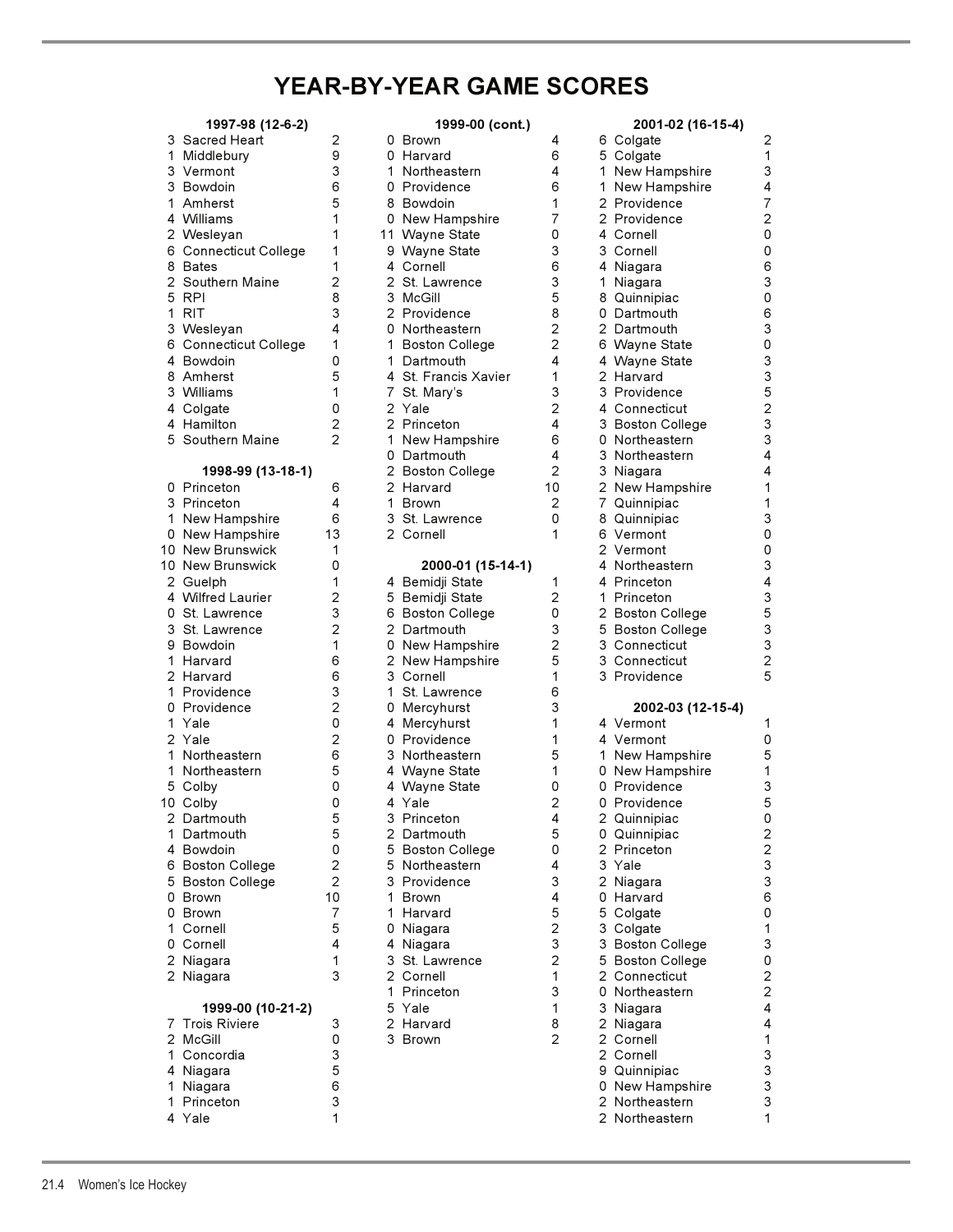| 2002-03 (cont.)   |                |    | 2004-05 (cont.)       |                |    | 2005-06 (cont.)       |                |
|-------------------|----------------|----|-----------------------|----------------|----|-----------------------|----------------|
| 4 Boston College  | 0              |    | 2 Providence          | 3              |    | 3 New Hampshire       | 5              |
| 1 Providence      | 2              |    | 2 Providence          | 4              |    | 2 Vermont             | 0              |
| 2 Connecticut     | 0              |    | 2 Colgate             | 0              |    | 2 Providence          | $\overline{c}$ |
| 5 Connecticut     | 1              | 1  | Colgate               | 3              |    | 7 Boston U.           | $\mathbf 0$    |
| 0 New Hampshire   | $\mathfrak{p}$ |    | 3 Northeastern        | 1              |    | 1 Connecticut         | 5              |
|                   |                | 3  | Northeastern          | $\overline{c}$ |    | 2 Connecticut         | $\mathbf 1$    |
| 2003-04 (12-16-4) |                | 5  | Quinnipiac            | 1              |    | 7 Vermont             | $\mathbf 0$    |
| 4 Wisconsin       | 5              | 5  | Quinnipiac            | 1              |    | 3 Vermont             | $\mathbf 0$    |
| 1<br>Wisconsin    | 6              |    | 5 Yale                | 4              |    | 1 Boston U.           | $\overline{2}$ |
| 2 Colgate         | $\overline{2}$ |    | 8 Sacred Heart        | 0              |    | 2 Boston U.           | $\mathbf{1}$   |
| 2 Colgate         | 1              | 4  | Sacred Heart          | 1              |    | 4 Boston College      | $\mathbf{1}$   |
| 0 Yale            | 1              |    | 0 New Hampshire       | 1              |    | 2 Boston College      | 3              |
| 2 Yale            | 2              | 3  | New Hampshire         | 3              |    | 0 New Hampshire       | 6              |
| 0 Brown           | 1              | 1  | Connecticut           | 4              |    |                       |                |
| 2 Princeton       | 3              | 3  | Connecticut           | $\overline{c}$ |    | 2006-07 (10-19-2)     |                |
| 3 Boston College  | $\overline{2}$ |    | 1 Providence          | $\overline{2}$ |    | 2 Mercyhurst          | 5              |
| 3 Boston College  | 1              | 1. | Providence            | 4              | 1  | Mercyhurst            | 8              |
| 1 Providence      | 2              |    | 2 New Hampshire       | 5              |    | 2 Minnesota           | 5              |
| 3 Providence      | 2              |    | 0 New Hampshire       | 5              |    | 3 Bemidji State       | $\overline{c}$ |
| 0 Harvard         | 6              |    | 3 Northeastern        | $\overline{2}$ |    | 0 New Hampshire       | 4              |
| 1 Northeastern    | 1              |    | 5 Northeastern        | 0              | 3  | <b>Boston College</b> | 5              |
| 2 Northeastern    | 1              | 1  | <b>Boston College</b> | $\overline{c}$ |    | 3 Connecticut         | 8              |
| 8 Union           | 1              |    | 2 Boston College      | 5              |    | 5 Northeastern        | 6              |
| 8 Union           | 0              |    | 2 Connecticut         | 3              |    | 3 North Dakota        | $\mathbf{1}$   |
| 1 New Hampshire   | 4              | 1  | Connecticut           | 4              |    | 5 North Dakota        | 4              |
| 0 New Hampshire   | 3              |    | 2 Boston College      | $\overline{2}$ | 1. | Providence            | 1              |
| 2 Connecticut     | 0              |    |                       |                |    | 1 Providence          | 1              |
| 2 Connecticut     | 3              |    | 2005-06 (17-9-6)      |                |    | 13 Sacred Heart       | $\mathbf 1$    |
| 2 Providence      | 4              |    | 3 Robert Morris       | 1              |    | 10 Sacred Heart       | 4              |
| 0 Providence      | 5              |    | 4 Robert Morris       | 1              |    | 7 Northeastern        | $\overline{c}$ |
| 2 New Hampshire   | 5              | 1  | New Hampshire         | 4              |    | 2 Northeastern        | 6              |
| 2 New Hampshire   | 2              |    | 3 Boston College      | 5              |    | 1 St. Lawrence        | 5              |
| 3 Northeastern    | 4              | 1  | Connecticut           | $\Omega$       | 1. | St. Lawrence          | 5              |
| 3 Northeastern    | $\overline{2}$ | 1  | Northeastern          | 1              |    | 0 New Hampshire       | $\overline{7}$ |
| 2 Boston College  | 0              |    | 12 Sacred Heart       | 1              |    | 1 New Hampshire       | 3              |
| 2 Boston College  | 5              |    | 8 Sacred Heart        | 1              |    | 2 Vermont             | $\mathbf 0$    |
| 5 Connecticut     | 1              |    | 3 Providence          | 3              |    | 2 Providence          | 3              |
| 4 Connecticut     | 3              | 3  | Providence            | 4              |    | 0 Boston U.           | 3              |
| 2 Providence      | 4              |    | 4 RPI                 | 1              |    | 0 Boston College      | 6              |
|                   |                |    | 2 RPI                 | $\overline{2}$ | 1. | Connecticut           | $\overline{c}$ |
| 2004-05 (14-15-3) |                |    | 2 North Dakota        | 1              |    | 1 Connecticut         | 3              |
| 2 Vermont         | 0              |    | 2 North Dakota        | 0              |    | 3 Vermont             | $\mathbf{1}$   |
| 2 Vermont         | 2              |    | 2 Northeastern        | 4              |    | 4 Vermont             | $\overline{c}$ |
| 0 Brown           | 3              | 3  | Northeastern          | $\overline{c}$ |    | 1 Boston U.           | $\overline{c}$ |
| 2 Wayne State     | 1              | 4  | Quinnipiac            | $\overline{c}$ |    | 3 Boston U.           | $\overline{c}$ |
| 4 Wayne State     | 3              | 4  | Quinnipiac            | 3              |    | 0 Boston College      | 3              |
| 2 Boston College  | $\overline{2}$ | 5  | New Hampshire         | 5              |    |                       |                |

# **2002-03 (cont.) 2004-05 (cont.) 2005-06 (cont.)** 4 Boston College 0 2 Providence 3 3 New Hampshire 5 nce 14 2 Vermont ac 1 3 Vermont 1 1 Stern 1 1 5 Northeastern 1 5 Northeastern 1 Steven 2 3 Northeastern 2 3 Connecticut<br>1 3 Connecticut

**RECORDS** 

## 2 Connecticut 0 2 Colgate 0 2 Providence 2 7 Boston U.

## **Goals Scored Goalie Saves**

Game: 5, Alison Lorenz (1998-99 vs. Conn. College) Game: 66, Amanda Cronin (1998-99 vs. Brown) Season: 38, Alison Lorenz (1997-98) Season: 892, Lara Smart (2003-04) Career: 74, Karen Droog (2000-04) Career: 1,751, Amanda Cronin (1998-02)

Game: 5, Jenna Ouellete (2006-07 vs. Sacred Heart) Season: .926, Dawn Froats (2002-03) Season: 28, Kira Misikowetz (1998-99) Career: .920, Lara Smart (2000-04) Career: 55, Meagan Aarts (2000-04)

Game: 6, Alison Lorenz (1997-98 vs. Amherst) Career: 28, Dawn Froats (1999-03) 6, Jenna Ouellete (2006-07 vs. Sacred Heart) Season: 60, Alison Lorenz (1997-98) **Penalty Minutes**  Career: 116, Meagan Aarts (2000-04) Season: 93, Kelly Law (2005-06)

## **Assists Goalie Save Percentage**

## **Goalie Wins**

**Total Points Season: 14, Rachel Gettings (2004-05)** Season: 14, Rachel Gettings (2004-05)

Career: 272, Kelly Law (2003-07)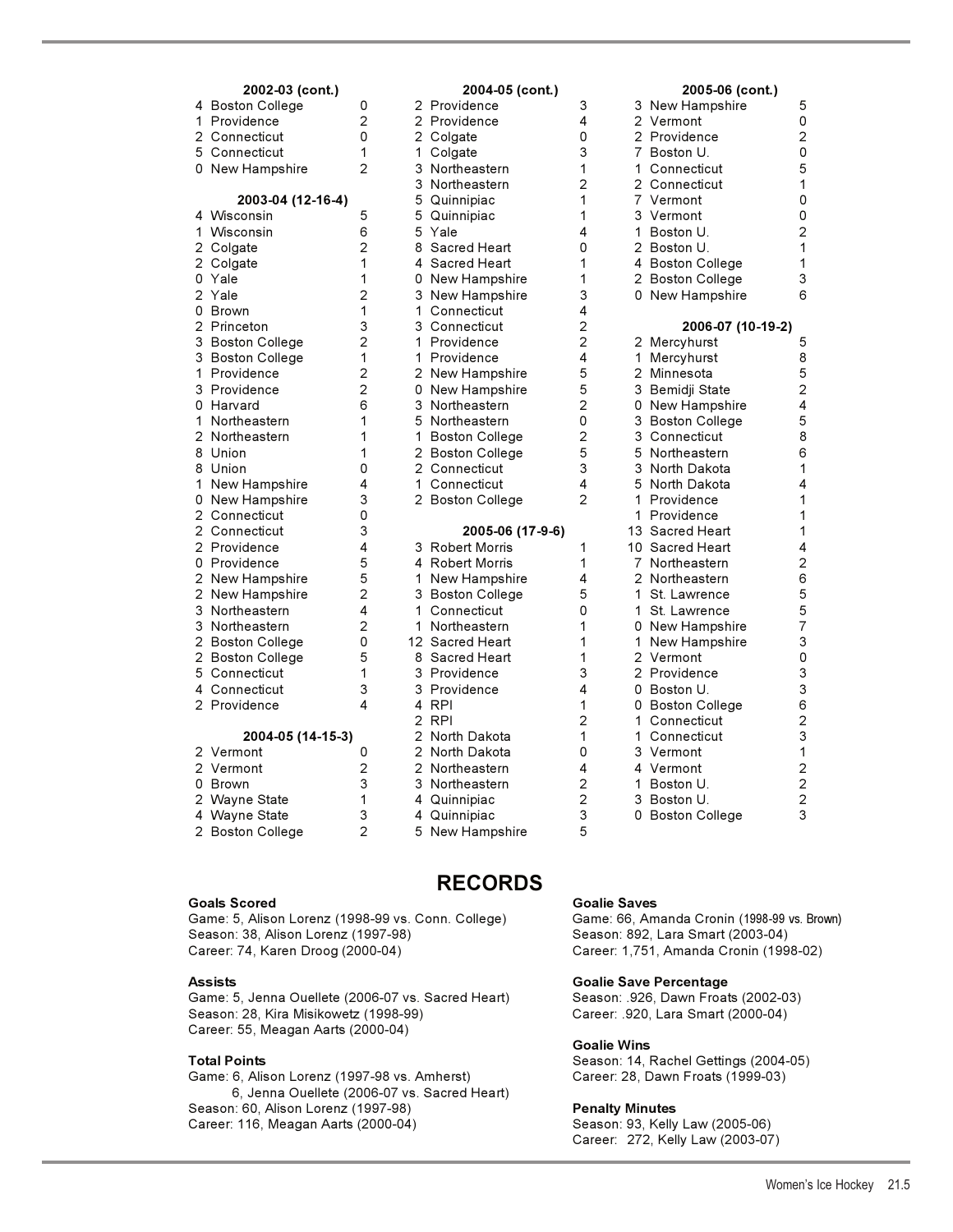# **YEAR-BY-YEAR SCORING LEADERS**

*Players listed scored 20 or more points in each season or who were among the team's top five scorers. Abbreviations: G, goals scored; A, assists; TP, total points scored.*

|                              | 1997-98                 |                         |           | 2002-03                  |                     |                |                 |  |
|------------------------------|-------------------------|-------------------------|-----------|--------------------------|---------------------|----------------|-----------------|--|
|                              | G                       | A                       | <b>TP</b> |                          | G                   | A              | <b>TP</b>       |  |
| Allison Lorenz               | 38                      | 22                      | 60        | Meagan Aarts             | 12                  | 14             | 26              |  |
| Christina Hedges             | 16                      | 17                      | 33        | Karen Droog              | 15                  | $\overline{7}$ | 22              |  |
| Alicia Gilmore               | 15                      | 14                      | 29        | Jarin Sjogren            | 8                   | 9              | 17              |  |
| Jamie Schofield              | 4                       | 11                      | 15        | Nicole Munro             | 6                   | 9              | 15              |  |
| Stephanie Gabriele           | 1                       | 9                       | 10        | Andrea Steranko          | 3                   | 11             | 14              |  |
|                              | 1998-99                 |                         |           |                          | 2003-04             |                |                 |  |
| Raffaela Wolf                | 31                      | 12                      | 43        | Meagan Aarts             | 12                  | 13             | 25              |  |
| Kira Misikowetz              | 12                      | 28                      | 40        | <b>Tristen Desmet</b>    | 12                  | 11             | 23              |  |
| Coleen Banda                 | 7                       | 11                      | 18        | Karen Droog              | 12                  | 10             | 22              |  |
| Kelly Nelson                 | 8                       | $\overline{\mathbf{4}}$ | 12        | Sonia Corriveau          | 10                  | 3              | 13              |  |
| Allison Lorenz               | $\overline{\mathbf{A}}$ | 6                       | 10        | Cheryl White             | 3                   | 9              | 12              |  |
|                              |                         |                         |           | Morgan Janusc            | 1                   | 11             | 12 <sup>2</sup> |  |
|                              | 1999-00                 |                         |           |                          |                     |                |                 |  |
| Kira Misikowetz              | $\overline{7}$          | 18                      | 25        |                          | 2004-05             |                |                 |  |
| Andrea Keller                | 11                      | 11                      | 22        | <b>Tristen Desmet</b>    | 16                  | 14             | 30              |  |
| Raffaela Wolf                | 15                      | 6                       | 21        | Andrea Steranko          | 10                  | 13             | 23              |  |
| Christina Hedges             | 5                       | 6                       | 11        | Cheryl White             | 12                  | 10             | 22              |  |
| <b>Christine Lane</b>        | 6                       | 3                       | 9         | Sonia Corriveau          | 9                   | 10             | 19              |  |
| Cindy Biron                  | 5                       | 4                       | 9         | <b>Brigitte Laflamme</b> | 5                   | 11             | 16              |  |
|                              | 2000-01                 |                         |           |                          | 2005-06             |                |                 |  |
| Karen Droog                  | 22                      | 12                      | 34        | <b>Brigitte Laflamme</b> | 14                  | 17             | 31              |  |
| Kelly Nelson                 | 6                       | 18                      | 24        | Kelly Law                | 7                   | 18             | 25              |  |
| Andrea Keller                | 6                       | 17                      | 23        | Julie Poulin             | $\overline{7}$      | 18             | 25              |  |
| Meagan Aarts                 | 12                      | 6                       | 18        | Vanessa Vani             | 11                  | 13             | 24              |  |
| Jarin Sjogren                | 9                       | 9                       | 18        | Sonia Corriveau          | 12                  | 11             | 23              |  |
|                              | 2001-02                 |                         |           | Cheryl White             | 14                  | $\overline{7}$ | 21              |  |
|                              |                         | 22                      | 47        |                          | 2006-07             |                |                 |  |
| Meagan Aarts                 | 25                      | 12                      | 37        | Vanessa Vani             | 11                  | 15             |                 |  |
| Karen Droog                  | 25<br>4                 | 18                      | 22        | Sonia Corriveau          | 15                  | 9              | 26<br>24        |  |
| Kelly Nelson<br>Nicole Munro | 8                       | 11                      | 19        |                          | 10                  | 13             | 23              |  |
|                              |                         | 11                      | 17        | <b>Brigitte Laflamme</b> |                     | 10             | 19              |  |
| Cheryl White                 | 6<br>5                  | 12                      | 17        | Robyn Law                | 9<br>$\overline{7}$ | 8              | 15              |  |
| Jarin Sjogren                |                         |                         |           | Kate Sunstrum            |                     |                |                 |  |

# **YEAR-BY-YEAR GOALKEEPING LEADERS**

*Minimum of 10 or more games played. Abbreviations: GP, games played; GA, goals allowed; GAA, goals allowed average; SO, shutouts.*

|                 | <b>GP</b> | GA |      | <b>GAA Saves</b> | Save<br>Pct. | <b>SO</b> |
|-----------------|-----------|----|------|------------------|--------------|-----------|
|                 | 1997-98   |    |      |                  |              |           |
| Amy Oliver      | 20        | 43 | 2.43 | 487              | .919         | 2         |
|                 | 1998-99   |    |      |                  |              |           |
| Kathleen Hedges | 10        | 34 | 3.52 | 322              | .904         | 0         |
| Amanda Cronin   | 22        | 78 | 3.75 | 698              | .899         | 5         |
|                 | 1999-00   |    |      |                  |              |           |
| Amanda Cronin   | 19        | 62 | 3.74 | 447              | .878         | 3         |
| Dawn Froats     | 10        | 37 | 4.21 | 186              | .834         | 0         |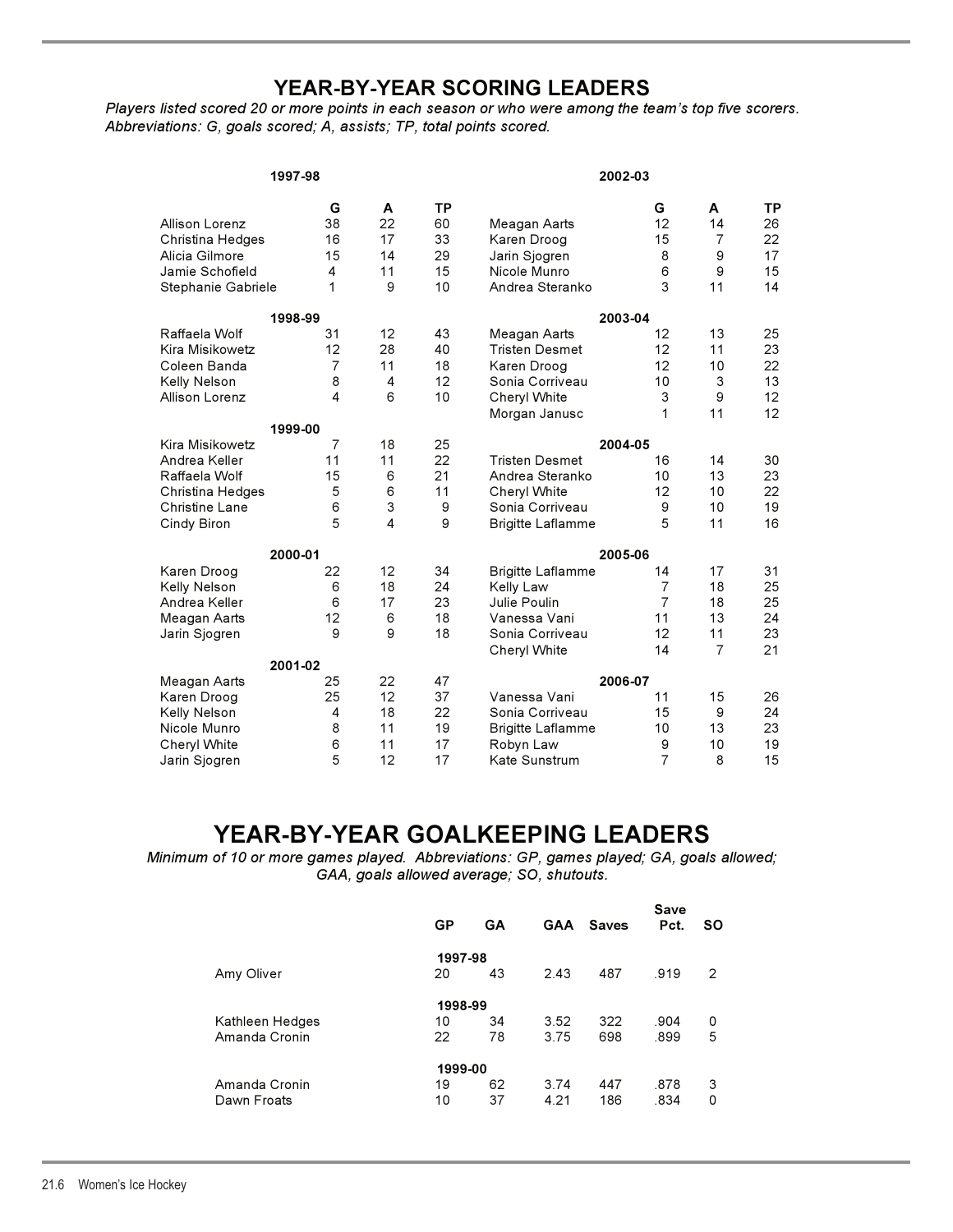|                   | 2000-01 |    |      |     |      |   |
|-------------------|---------|----|------|-----|------|---|
| Dawn Froats       | 16      | 31 | 1.99 | 367 | .922 | 3 |
| Amanda Cronin     | 15      | 44 | 3.26 | 393 | .899 | 0 |
|                   | 2001-02 |    |      |     |      |   |
| Amanda Cronin     | 10      | 24 | 2.37 | 213 | .899 | 1 |
| Lara Smart        | 14      | 32 | 2.50 | 303 | .904 | 1 |
| Dawn Froats       | 13      | 38 | 3.08 | 268 | .876 | 1 |
|                   | 2002-03 |    |      |     |      |   |
| Dawn Froats       | 13      | 22 | 1.68 | 275 | .926 | 3 |
| Lara Smart        | 18      | 41 | 2.24 | 481 | .921 | 3 |
|                   | 2003-04 |    |      |     |      |   |
| Lara Smart        | 30      | 78 | 2.57 | 892 | .920 | 2 |
|                   | 2004-05 |    |      |     |      |   |
| Rachel Gettings   | 31      | 74 | 2.38 | 521 | .876 | 4 |
|                   | 2005-06 |    |      |     |      |   |
| Rachel Gettings   | 11      | 13 | 1.47 | 163 | .926 | 2 |
| Genevieve Turgeon | 22      | 48 | 2.31 | 386 | .889 | 4 |
|                   | 2006-07 |    |      |     |      |   |
| Genevieve Turgeon | 23      | 75 | 3.47 | 696 | .903 | 1 |
|                   |         |    |      |     |      |   |

**EASTERN COLLEGE ATHLETIC CONFERENCE** *Maine became a member of the Eastern College Athletic Conference in 1998. Members were Brown, Cornell, Harvard, Niagara, Northeastern, Princeton, St. Lawrence, and Yale Universities; the Universities of Maine and New Hampshire, and Boston, Colby, Dartmouth, and Providence Colleges. Colby withdrew in 1999. Conference standings for the seasons in which Maine was a member are shown here.*

## **\*Conference Champion**

|                       | 1998-99      | 1999-00               | 2000-01       |
|-----------------------|--------------|-----------------------|---------------|
|                       |              | <b>Regular Season</b> |               |
| <b>Boston College</b> | $4 - 18 - 2$ | $1 - 21 - 2$          | 1-23          |
| <b>Brown</b>          | 17-4-3       | 19 - 2 - 3            | $15 - 6 - 3$  |
| Colby                 | $0 - 24$     |                       |               |
| Cornell               | $13 - 11$    | $9 - 14 - 1$          | $7 - 16 - 1$  |
| Dartmouth             | 13-6-5       | $17 - 7$              | $20 - 3 - 1$  |
| Harvard               | $22 - 1 - 1$ | 17-4-3                | $20 - 4$      |
| <b>MAINE</b>          | $6 - 17 - 1$ | $3 - 19 - 2$          | $10 - 13 - 1$ |
| New Hampshire         | $17 - 4 - 3$ | $17 - 7$              | $13 - 11$     |
| Niagara               | $8 - 14 - 2$ | 10-12-2               | $9 - 11 - 4$  |
| Northeastern          | $16 - 4 - 4$ | $15 - 6 - 3$          | $13 - 10 - 1$ |
| Princeton             | 14-9-1       | $9 - 12 - 3$          | $8 - 13 - 3$  |
| Providence            | 14-7--3      | 14-7--3               | $10 - 11 - 3$ |
| St. Lawrence          | $7 - 15 - 2$ | 11-12-1               | $18 - 4 - 2$  |
| Yale                  | $2 - 19 - 3$ | $2 - 21 - 1$          | $2 - 21 - 1$  |
|                       |              | Tournament            |               |
| <b>Brown</b>          | $0 - 1$      | $3 - 0*$              | $1 - 1$       |
| Cornell               | $0 - 1$      |                       |               |
| Dartmouth             | $1 - 1$      | $2 - 1$               | $3 - 0*$      |
| Harvard               | $3 - 0*$     | $1 - 1$               | $2 - 1$       |
| New Hampshire         | $2 - 1$      | $0 - 1$               | $0 - 1$       |
| Niagara               |              | $0 - 1$               | $0 - 1$       |
| Northeastern          | $1 - 1$      | $1 - 1$               | $0 - 1$       |
| Princeton             | $0 - 1$      |                       |               |
| Providence            | $0 - 1$      | $0 - 1$               | $0 - 1$       |
| St. Lawrence          |              | $0 - 1$               | $1 - 1$       |